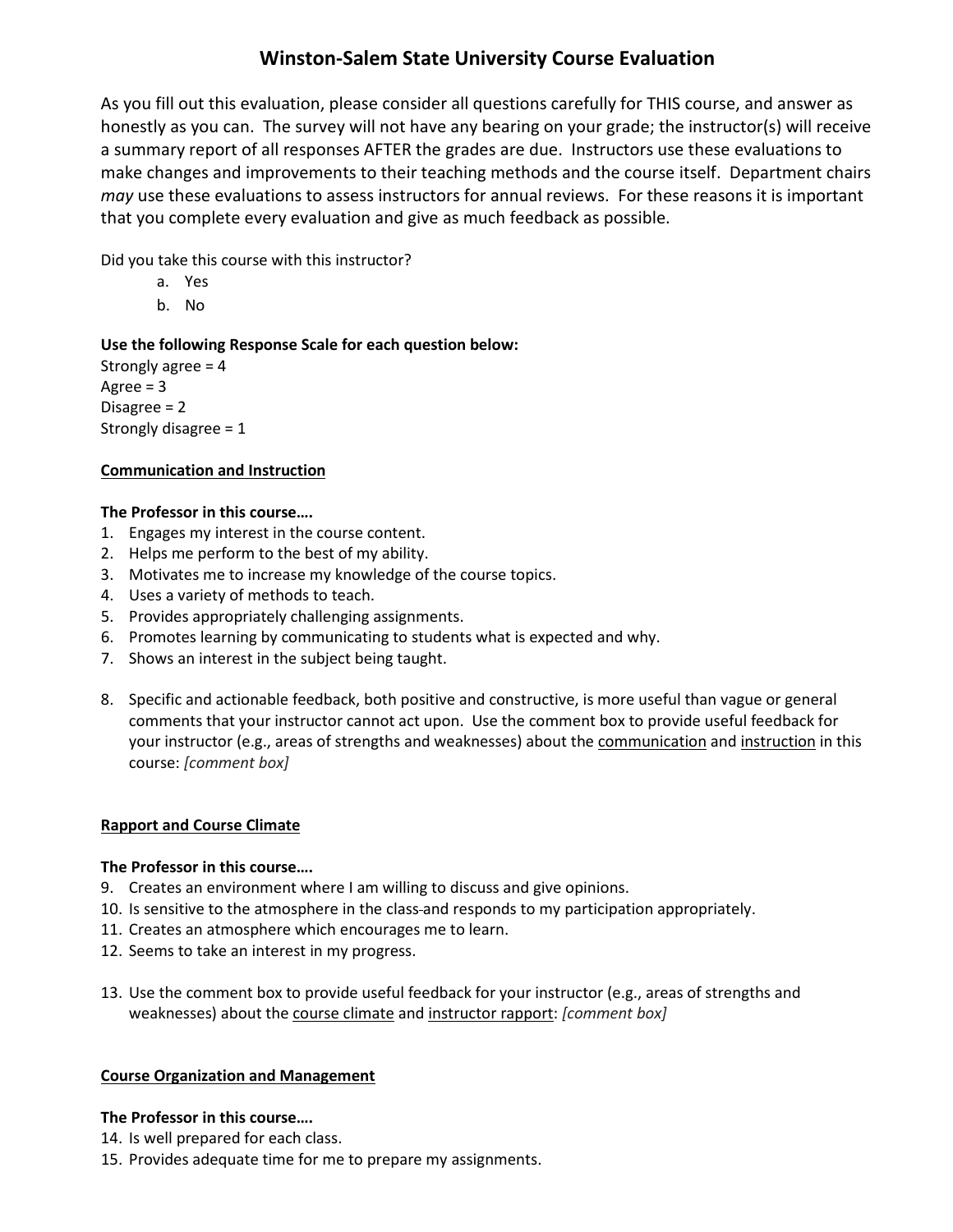- 16. Presents course material in an organized manner.
- 17. Focuses my learning on published class objectives.
- 18. Provides course material and discussion that can be applied to real life situations.
- 19. Uses examples and illustrations to help me clarify difficult points.
- 20. Provides required reading materials that are helpful in explaining and/or reviewing topics covered in class.
- *21.* Use the comment box to provide useful feedback for your instructor (e.g., areas of strengths and weaknesses) about the organization and management of this course: *[comment box]*

### **Grading and Student Support**

#### **The Professor in this course….**

- 22. Helps me bridge what I know with new information.
- 23. Provides me with useful feedback on exams, quizzes, papers, and other assignments.
- 24. Provides timely and detailed feedback throughout the semester regarding my performance in the course.
- 25. Encourages me to apply course-related knowledge and skills to solve problems.
- 26. Provides me with the opportunity for assistance outside of class (e.g., office hours, phone calls, e-mail).
- 27. Provides me with exams, quizzes, projects, and other assignments that reflect the objectives of the course.
- 28. Use the comment box to provide useful feedback (e.g., areas of strengths and weaknesses) for your instructor about the grading and student support in this course: *[comment box]*

#### **Overall**

29. I would take another course from this instructor if my schedule permitted.

*(Students enrolled in a distance learning course will now be directed to supplemental DL questions and students enrolled in a Writing in the Major course will now be directed to supplemental WIM questions).* 

#### **Distance Learning Supplemental Questions**

#### **Use the following Response Scale for each question below:**

Strongly agree  $= 4$ Agree  $= 3$ Disagree = 2 Strongly disagree  $= 1$ 

Please indicate the extent to which you agree with the following statements:

The professor in this course…

- 30. Encouraged students to interact with one another via discussion boards and/or chat rooms.
- 31. Organized the course in a way that was easy to navigate.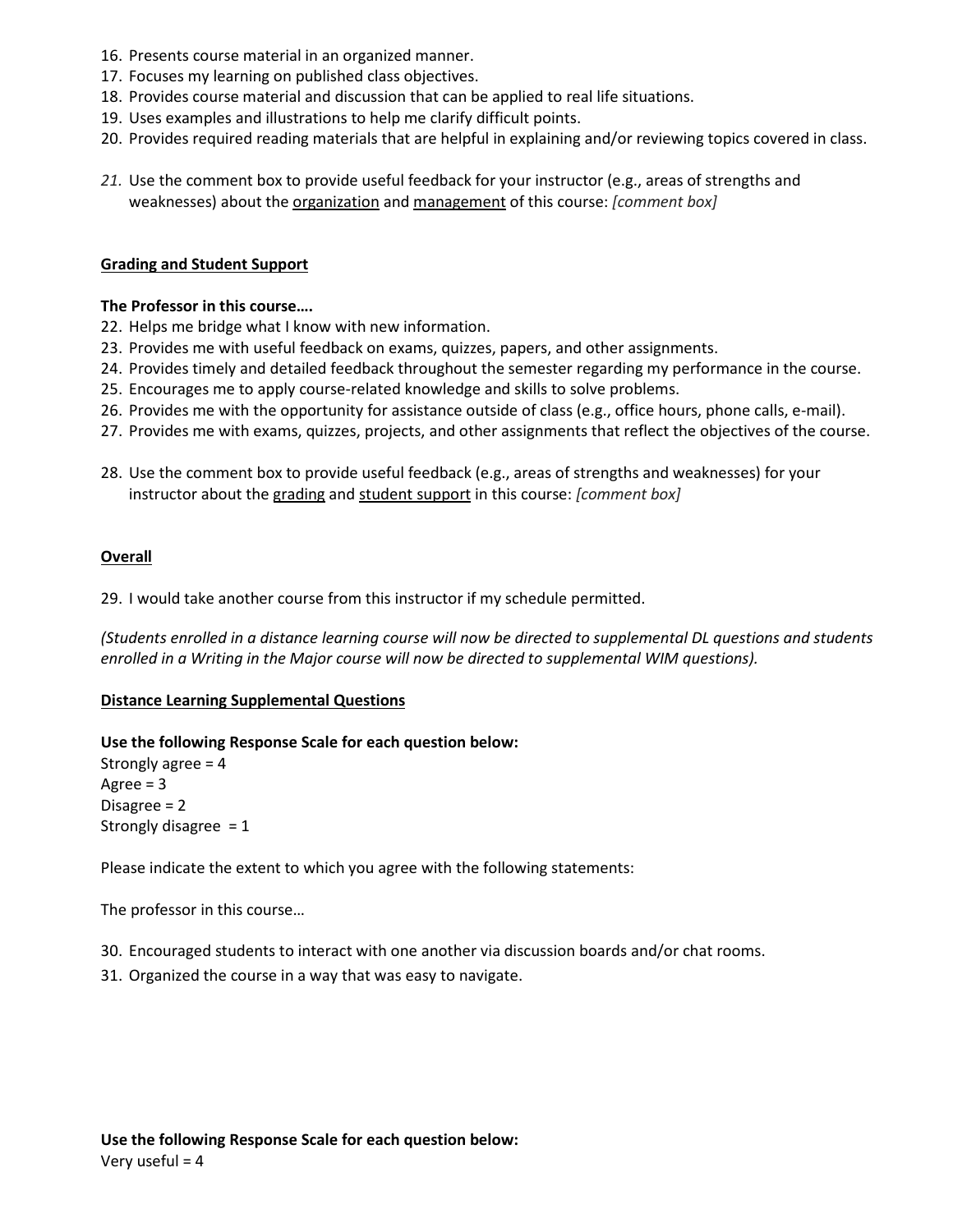Quite useful  $= 3$ Somewhat useful = 2 Not at all useful  $= 1$ Did not use  $= 0$ 

Please rate the usefulness of each Blackboard feature utilized in this course.

- 32. Calendar
- 33. Chatroom
- 34. Checking your grades
- 35. Course notes
- 36. Discussion board
- 37. Email
- 38. Online tests and quizzes
- 39. Student webpage
- 40. Other
- 41. I would have preferred to have taken this course in a traditional classroom setting.
	- a. Yes (please explain)
	- b. No

# **Writing in the Major Supplemental Questions**

## **Use the following Response Scale for each question below:**

Strongly agree = 4 Agree  $= 3$ Disagree = 2 Strongly disagree  $= 1$ 

The professor in this course…

- 42. Provided examples of writing assignments before the final draft was due.
- 43. Provided feedback about each paper I wrote for this course.
- 44. Provided feedback on multiple drafts of each paper in order to improve my writing.

This course has been classified as a Writing in the Major course, and has a set of focused goals. Please rate your agreement with the following statements.

- 45. This class improved my competence in written communication.
- 46. This class improved my understanding of the writing process.
- 47. This class improved my understanding of how to judge effective writing.
- 48. This class required the use of the Holistic Writing Rubric.
- 49. This class required me to provide feedback through peer review.

*(Students enrolled in certain nursing courses will now be directed to supplemental questions).* 

## **BSN Student Evaluation of Clinical Instructor Performance**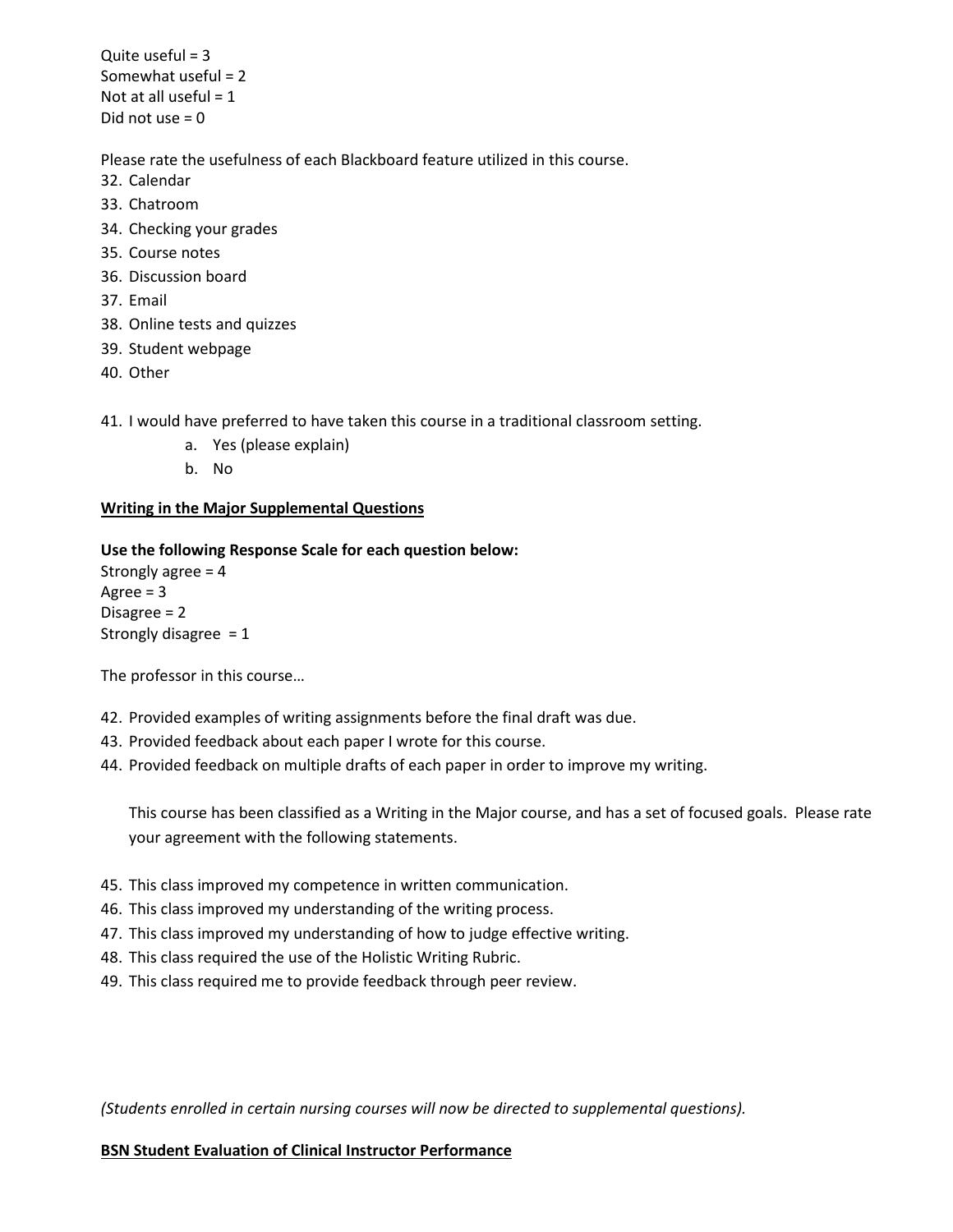1. Please select your Clinical Instructor from the list below: (clinical instructors are listed alphabetically by last name)

# **Use the following Response Scale for each question below:**

Strongly agree = 5 Agree  $= 4$ Undecided  $= 3$ Disagree = 2 Strongly disagree  $= 1$ 

Please rate your agreement with the following statements about your clinical instructor.

- 2. Determines client assignments based on individual student learning needs.
- 3. Utilizes learning experiences as they occur in the clinical setting.
- 4. Utilizes pre and post conference time to facilitate student learning needs.
- 5. Facilitates critical thinking by exploring with student rationale for decision making.
- 6. Provides clear and constructive feedback to enhance individual student learning.
- 7. Demonstrates behaviors that serve as a professional role model.
- 8. Establishes professional rapport with students, agency, staff, and colleagues.
- 9. Demonstrates a personal commitment to professional growth.
- 10. Instructor was on the unit at all times to monitor and assist students in learning activities.
- 11. Instructor was knowledgeable about equipment, policies, procedures, and unit, or had resource person at facility to augment learning.
- 12. Instructor was approachable and created an atmosphere conducive to learning.
- 13. Comments about your clinical instructor: *[comments box]*

# **Student Evaluation of Clinical Facilities**

- 1. Please select the Agency:
	- a. Forsyth Medical Center
	- b. Wake Forest Baptist Health
	- c. Community Health Rotation
	- d. Other, please specify:

# **Use the following Response Scale for each question below:**

Strongly agree = 5 Agree  $= 4$ Undecided = 3 Disagree = 2 Strongly disagree  $= 1$ 

Please rate your agreement with the following statements about the clinical facilities:

- 2. Objectives were met during my learning experience at this facility.
- 3. Environment of agency was conducive to learning (i.e., conference space, library space, physical space, etc.)
- 4. Agency and clinical assignment were conducive to meeting level objectives.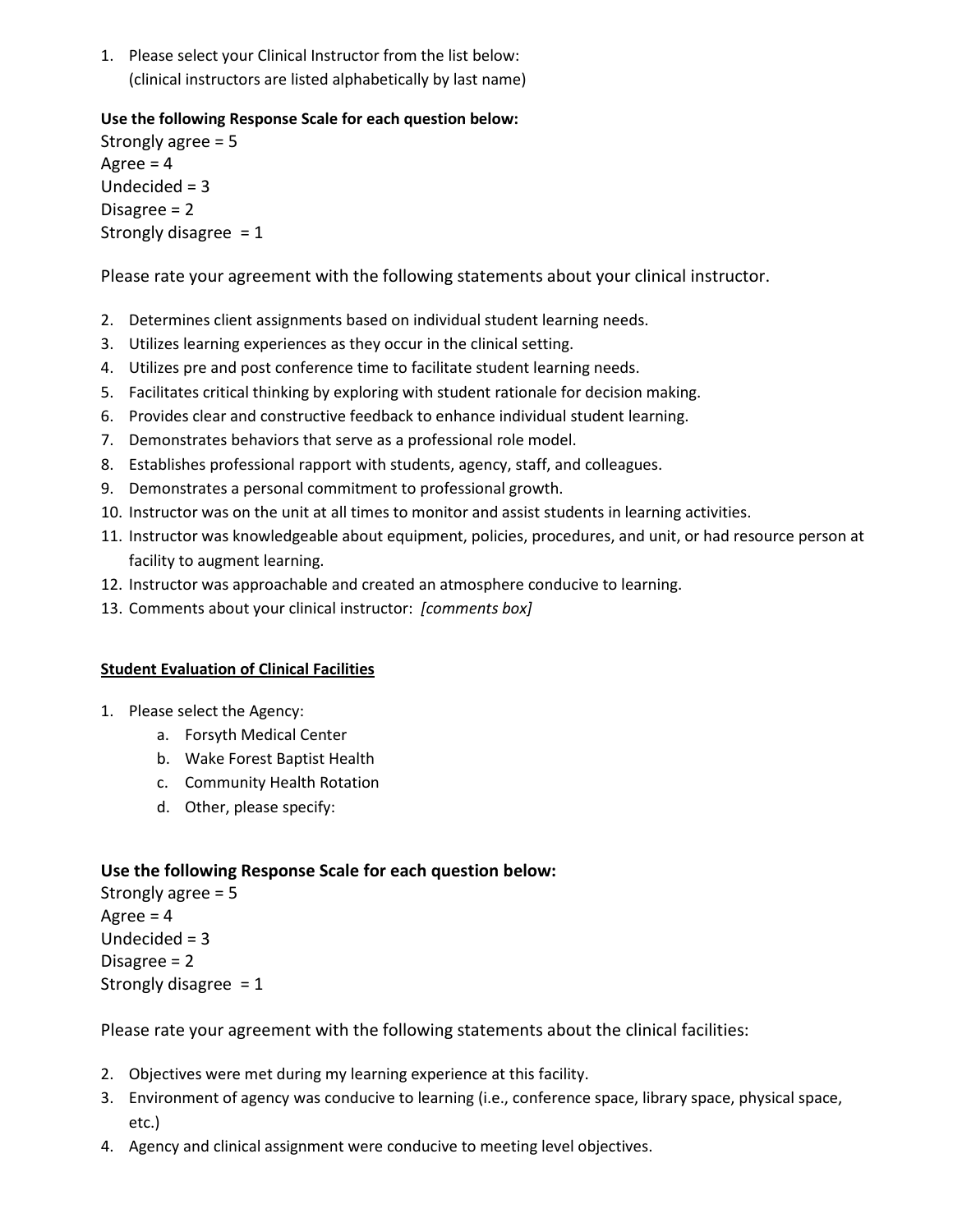- 5. Agency maintains high standards of nursing and medical practice (i.e., provides up-to-date policy and procedure manuals, kardex, records audited, in-service education programs, etc.)
- 6. Staff appears to be sufficient in number, quality, and stability to provide the services offered by the agency.
- 7. Patient population is representative of the ethnic diversity of the region.
- 8. Staff attitudes toward the student promoted learning.
- 9. Comments about the clinical facilities (please include the name of the facility in your comments): *[comment box]*

# **Student Evaluation of Clinical Rotation**

# **Use the following Response Scale for each question below:**

Strongly agree = 5 Agree  $= 4$ Undecided = 3 Disagree = 2 Strongly disagree  $= 1$ 

Please rate your agreement with the following:

- 1. Policies, expectations, goals, and objectives were reviewed prior to the clinical experience.
- 2. Assignments were planned with student needs and clinical objectives in mind.
- 3. Assignments were posted in advance.
- 4. Pre and post conferences were learning opportunities.
- 5. Clinical assignments enhanced the didactic piece of the course.
- 6. Clinical instructor was on the unit at all times to monitor and assist students in learning activities.
- 7. Clinical instructor was knowledgeable with equipment, policies, procedures, and unit or had resource person at facility to augment learning.
- 8. Clinical instructor was approachable and created an atmosphere conducive to learning.
- 9. Comments about your clinical rotation: *[comment box]*

## **Student Evaluation of Preceptor Performance**

# **Use the following Response Scale for each question below:**

Strongly agree = 5 Agree  $= 4$ Undecided  $=$  3 Disagree = 2 Strongly disagree  $= 1$ 

Please rate your agreement with the following statements about your preceptor's performance:

- 1. Determines client assignments based on individual student learning needs.
- 2. Utilizes learning experiences as they occur in the clinical setting.
- 3. Utilizes pre and post conference time to facilitate student learning needs.
- 4. Facilitates critical thinking by exploring with student rationale for decision making.
- 5. Provides clear and constructive feedback to enhance individual student learning.
- 6. Demonstrates behaviors that serve as a professional role model.
- 7. Establishes professional rapport with students, agency, staff, and colleagues.